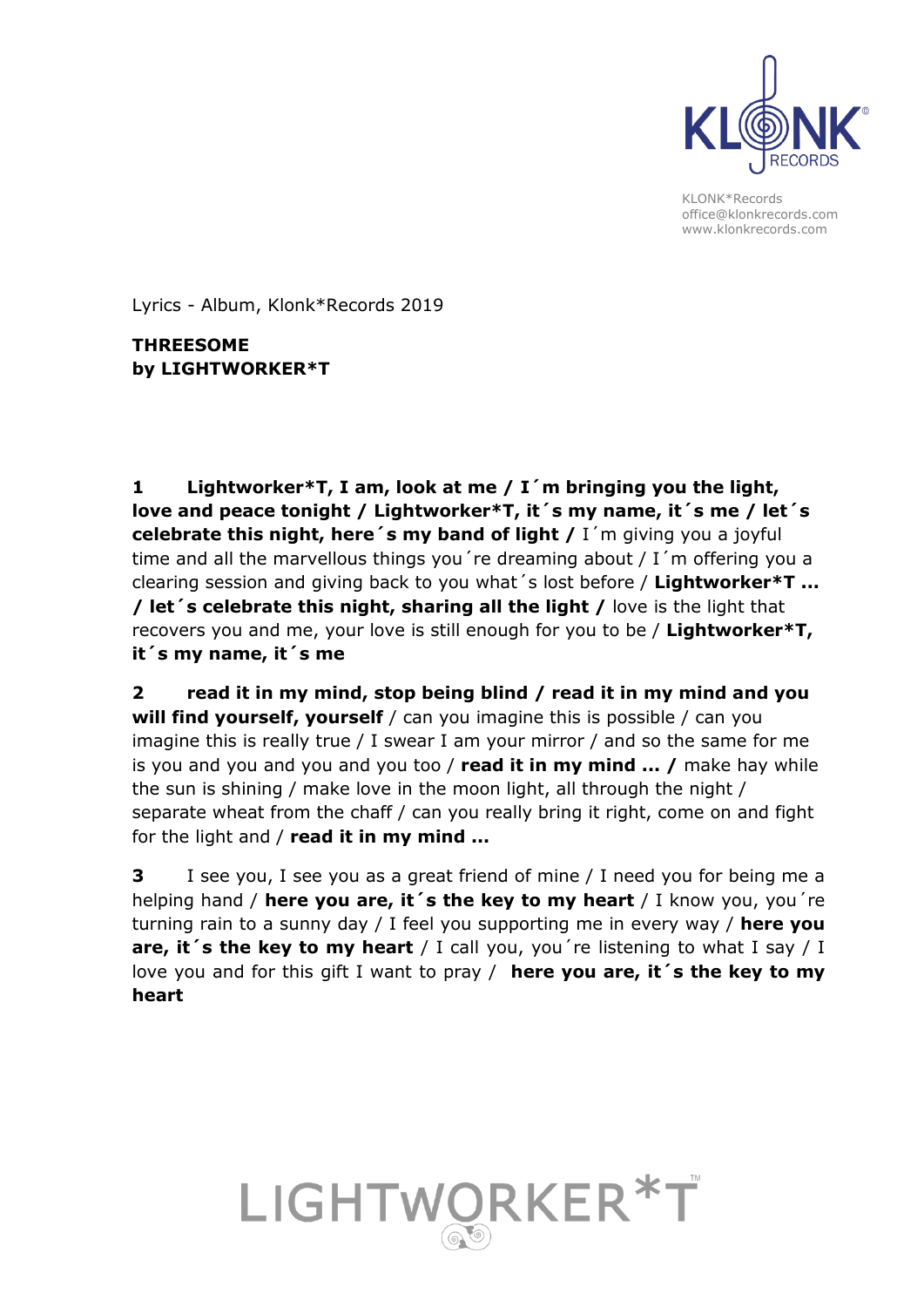

**4** I´m sitting in the kitchen, the lady ´s making tea / and I, I am just being me / the child is dancing in the sunshine, the dog is staring at the fridge / and I am lost in sounds while playing didge / black birds I can see in colours, clouds pink painted in the sky / and I enjoy the time that´s passing by / **thoughts are free, I´m dreaming / my destiny I see / my philosophy is just being / feel the roots in me, I love to be, just to be** / I´m strolling through the garden, you ask me what to do / And I fall down and snuggle up to you / let´s all stroll now through the gardens, don't ask what to do  $/$  fall down, fall down, fall down and snuggle up to you / **thoughts are free, I´m dreaming ...**

**5** she came too late and all she said, I am sorry / I'm just a girl, that's why I'm late, this is boring / and I should know she loves me so, for me it's foreign, isn´t it boring / **today it´s hard to be a part of a man´s world / what is my heart, an unconditionally loving girl** / another said I meditate, I´m full of power / but first of all before I start I need a shower / and then a break and then a drink, it takes an hour / **today it´s hard to be a part of a man´s world / to open up, give all my love to the right pearl /** what´s up with you, what will you do / is this love true, is it true, true, true / yes, she said / and all I do I do for you cause you´re a singer / the only thing I want a ring right on my finger / today is yes, yesterday no, what is tomorrow / I´m out of cash just want your sex, nothing but sorrow **/ today it´s hard to be a part of a man´s world ...**

**6** I´m doing, I´m doing, I´m doing what I can / I´m working, I´m working for a funny firm / I'm sweating, I'm sweating, I'm sweating day and night / I´m fighting, I´m fighting to bring in some more light / **but I ask myself, where I stand** / I´m talking, I´m talking, I´m talking to the chiefs / I´m blocking, I´m blocking some of these crazy beings / I´m careful, I´m careful not to be harassed / I´m praying, I´m praying to find a better base / **and I ask my self, where I stand** / don´t depress the people that you need / you are to know who you really feed / don´t kill the people that you feed / consciousness is really what you need

## LIGHTWORKER\*T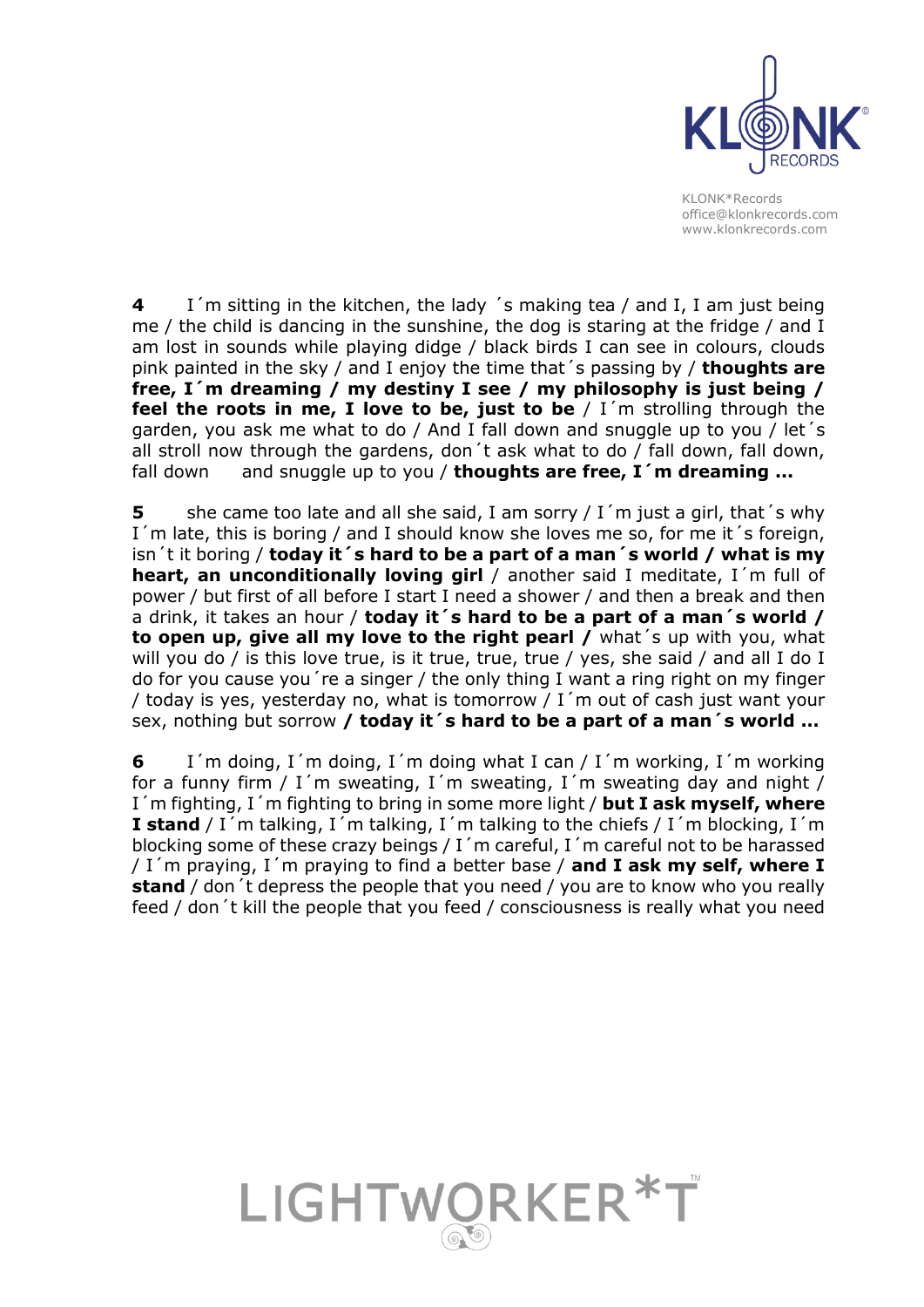

**7 this is just another day, living my spiritual way / and all I wish it is / and all I wish it is / and all I wish it is always being right** / I´m going on and on, I pay attention to what is left, to what is right, to what is front and rear / so come on with me, I`m waiting for you, we are creators of reality / **this is just another day ...** / I'm going on and on, singing another song for all the people of the universe / singing with me, we´ve got the power to manifest our love and light on Planet Earth / **this is just another day ...**

**8** watching how the birds fly in the middle of the blue sky / geckos running over stones, there´s no ringing of mobile phones / **chillin´ under palm trees, white sands to our knees / chillin´ on the palm beach, listening to the virgin** 's speech / turtles coming once a year, after months babies are growing here / in the shells of the deepest ground we can hear the paradise sound / **chillin´ under palm trees… /** in the water you can choose the fish for tonight´s fresh organic dish / a coconut falls on your head, it´s very seldom, don´t be afraid / **chillin´ under palm trees… /** sleeping there without a tent, me and the moonshine on the sand / island where I can find my peace, it´s Crete to the south of Greece / **chillin´ under palm trees…**

**9** sometimes I think I´m **Lenny Kravitz** / oh no, I think it´s true / oh Lord, I think I´m **Lenny Kravitz** / I need some loving help from you / oh Lord, I think I´m **Lenny Kravitz** / I´m sure, it´s really true / sometimes I think I´m **Lenny Kravitz** / oh Lord, I need some help from you

**10** won´t you leaving out of the blue / you told me yes, that will I do / so I loved you, what´s up with you / you want a child or may be two / **it was pure love for you** / so giving my love to you / has blown away your blues / so I could see your shine / and since that time I wish you´re mine / **but I love you, what can I do / if there is no love inside of you / but I love you, what can it help / if you are not even in love with yourself** / I was giving you so much / it was cleaning you from all your dust / I was giving love much too fast / you had to leave me, it was a must / **but I love you, what can I do... /** won´t you love yourself too / sending pure love to you

LIGHTWORKER\*T